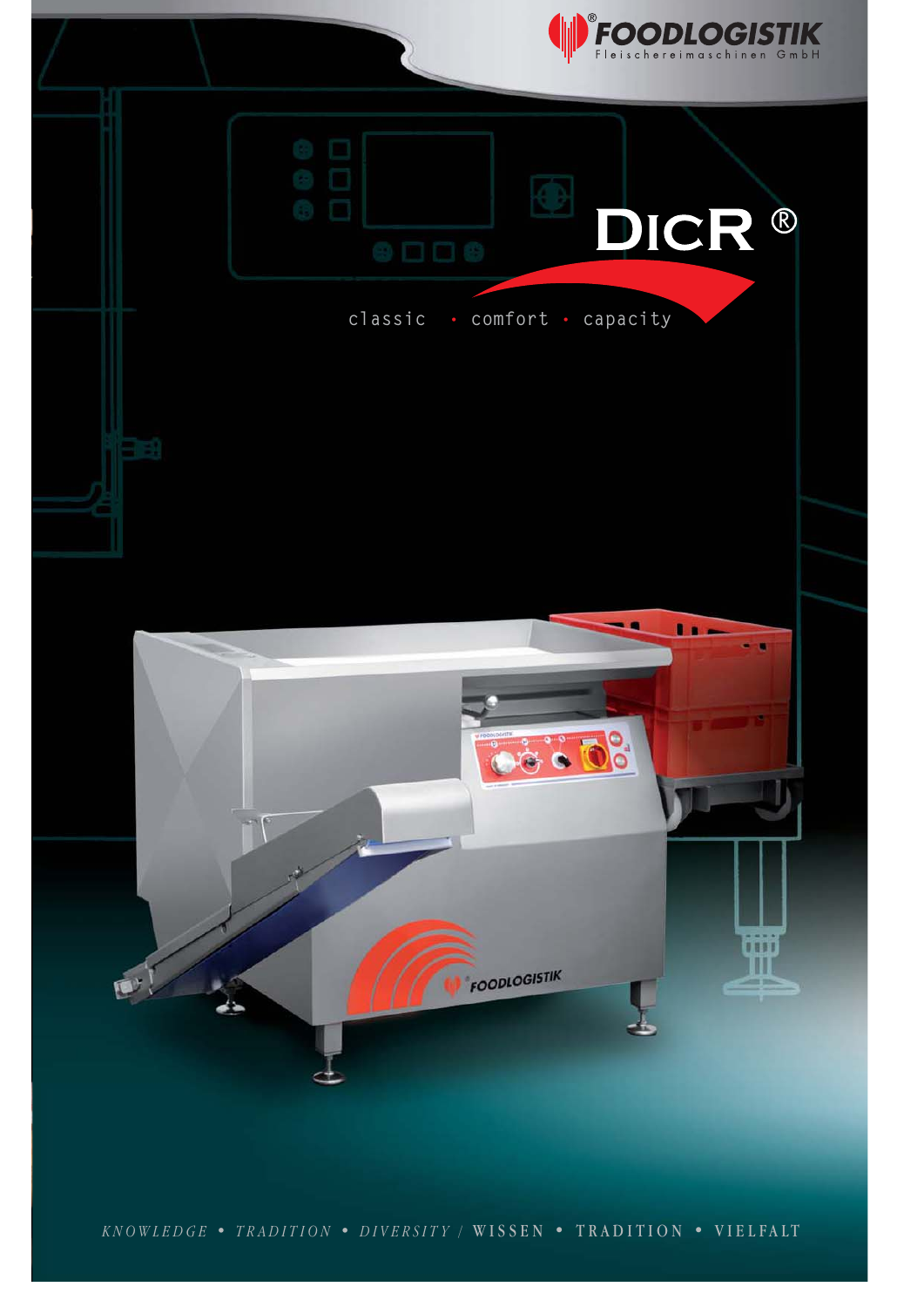



Foodlogistik Fleischereimaschinen GmbH Adolph-Kolping-Straße 15 D-17034 Neubrandenburg Telefon: +49 (0)395 - 7799 - 131/140 Telefax: +49 (0)395 - 7799 - 220 E-Mail: info@foodlogistik.de www.foodlogistik.de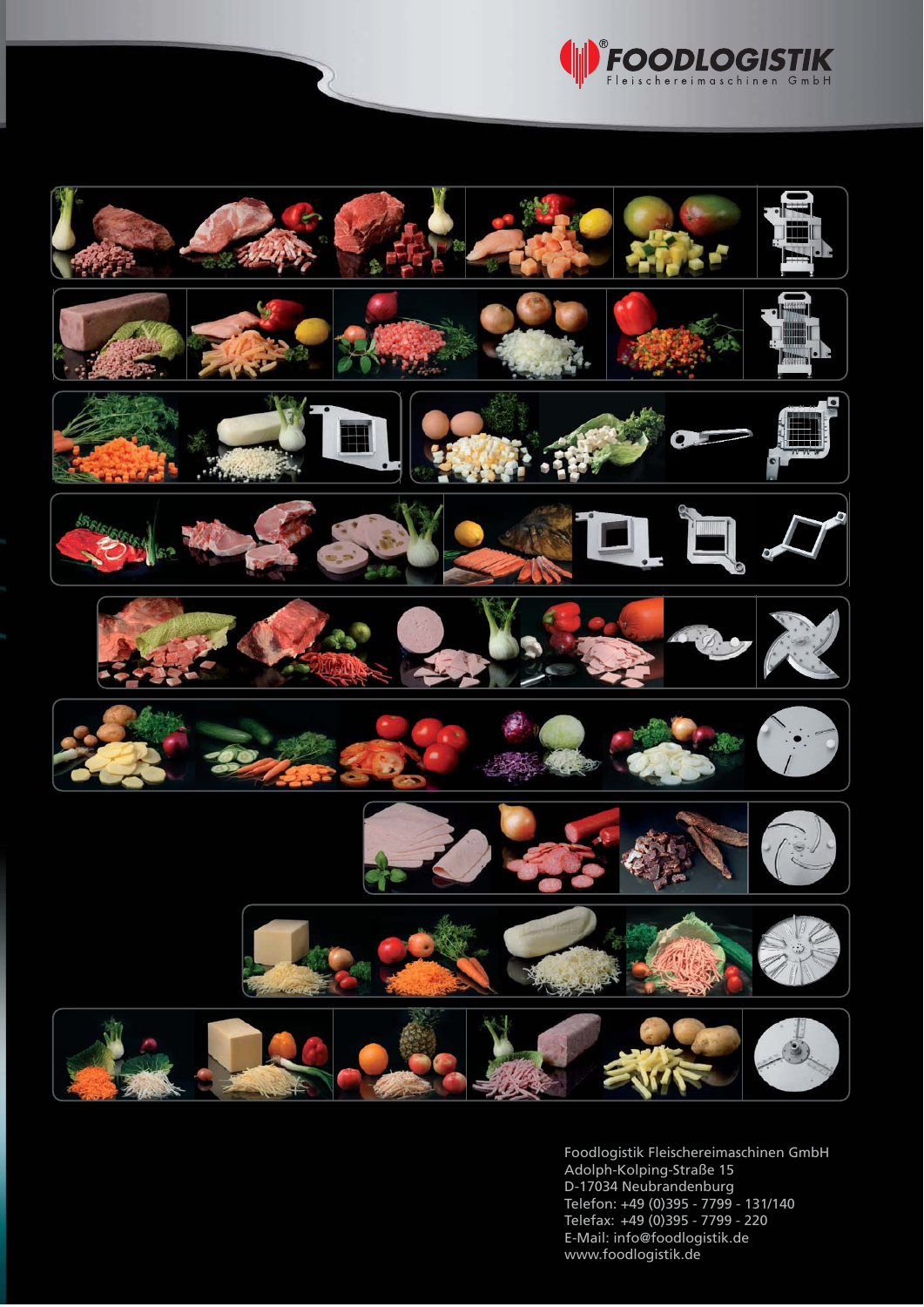### **FOODLOGISTIK DICR**®



Mit einzigartiger Vier-Seiten-Vorverdichtung besonders für die Verarbeitung von Frischfleisch, Speck und Garfleischwaren geeignet. Ein Garant für höchste Schneidqualität Hand diced results are achieved by using the *unique* four-dimensional precompression which quite simply holds the fresh meat firm while it is being cut through extremely long grid blades. Four

Verarbeitungstemperatur bis - 3° C für alle Produkte ab einer Schnittgröße von 4 mm Processing temperature up to –3°C Ausgeklügelte Abschneidemesserform garantiert einen kraftvollen und formgenauen Abschnitt Refined shape of the slice-cut knife ensures a

powerful, smooth and clean cut

Ergonomische Ein-Hand-Bedienung mit einzigartigem Längsschiebersystem Ergonomic single-handed operation with lengthwise chamber opening

Extra verstärkte, hoch belastbare Edelstahlgatter serienmäßig **Extra durable cutting grids** to cope

with hardest workload as standard feature

Exzellentes Doppelkammersystem

für gleichzeitiges Beschicken und Schneiden Time saving **double chamber system** assures loading and dicing together

Vorschub wahlweise kontinuierlich für hohe Durchsätze beim Schneiden mit Doppel-/ Vierfachmesser oder taktweise für ausgezeichnete Qualität bei Einfachmesserbetrieb

Piston advance at choice continuous for high volume cutting with double or four-bladed knife or intermittent cutting with single cut knife achieving precise cubes



Benutzerfreundliche Bedienung und geringe Einarbeitungszeit auch für angelernte Arbeitskräfte Low break-in period also for untrained operator

Automatische Messerpositionierung Automatic positioning of the slice-cut knife after each cutting cycle



Werkzeugloser Wechsel der Schneidsätze in kürzester Zeit möglich **Minimum set up time** to change grid sets, no tools required

Einstellbare **Längsvorpressung** Adjustable lengthwise pre-compression

> Anzeige für Beschickungsbereitschaft Visual signal for loading readiness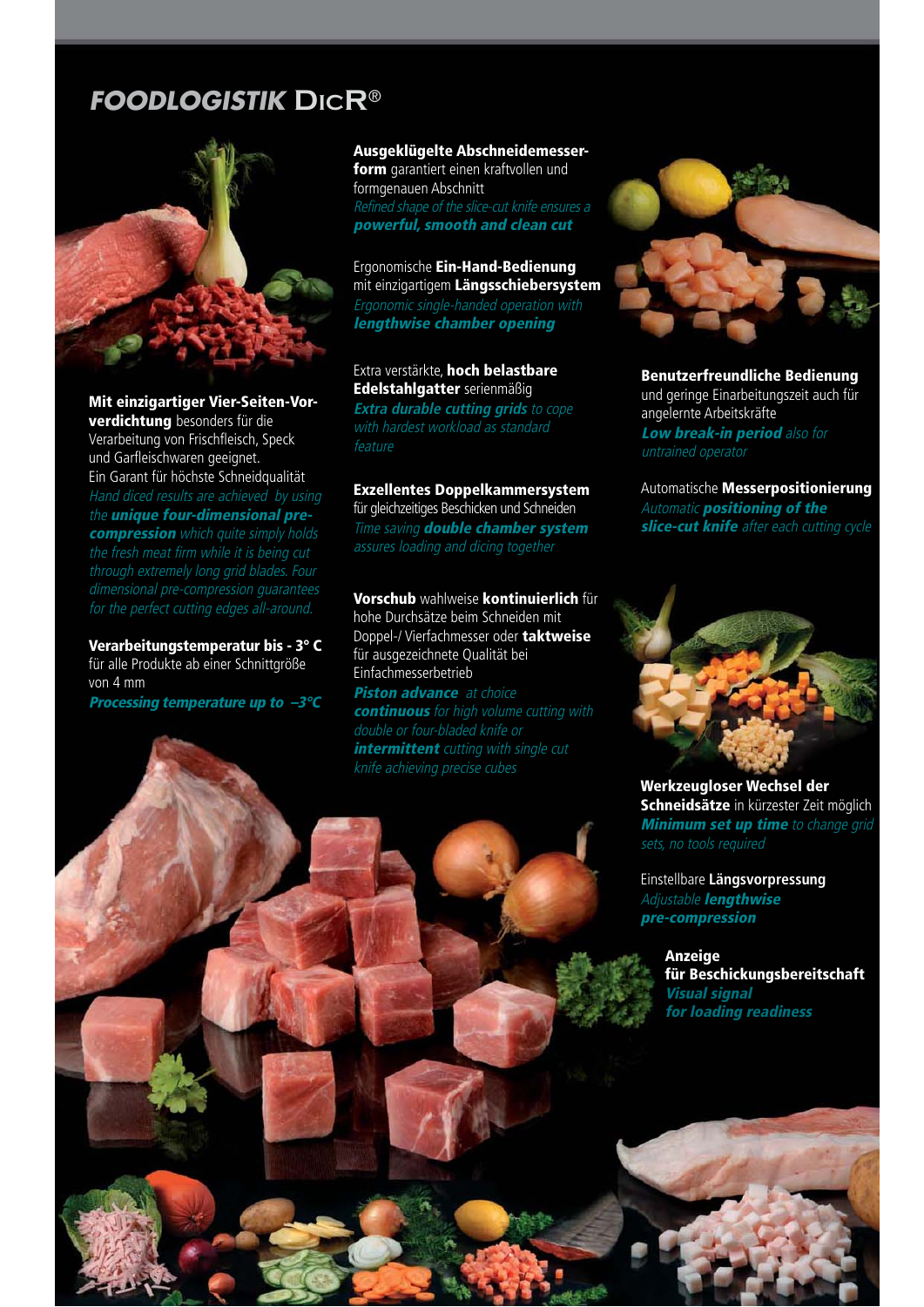

### **DICR**®

classic $\Omega$  $\overline{C}$  $\overline{\bullet}$ 







# **90 x 90 x 310 96 x 96 x 310 90 x 90 x 530**

**96 x 96 x 530**

**Stärkster Würfelschneider seiner Klasse** - Motorleistung von 2,6 kW **Unerreichte Hydraulikpower** -

mehr als die doppelte Ölmenge vergleichbarer Maschinen

**Sagenhafte Abschnittlänge** -

stufenlos bis zu 45 mm einstellbar

**Hohe Durchsatzleistung** -

bis zu 560 Abschnitte pro Minute **Extra langer Gatterhub** - garantiert ein sauberes Durchtrennen von Fleisch und Sehnen sowie perfekt vereinzelte Würfel mit akkurat Schnittkanten

**Vortreffliche Bedienbarkeit** - Anzeige für Beschickungsbereitschaft, Doppelkammersystem, Einhandbedienung mit Längsschieber **Hygienetür Fahrbar** mit Lenkrolle

**Strongest Dicer of its class** motor power of 2,6 kW **Unmatched hydraulic performance** more than double oil-volume as equivalent Dicers

**Unbelievable cutting length** - 45 mm infinitely adjustable **High throughput** - up to 560 cuts per minute

**Extremely long grid blades** - provide cleanest cut through meat and sinews to give separate cubes with perfect edges all-round

**Excellent machine handling** - visual signal for loading readiness, double chamber system, single-handed operation with lengthwise chamber opening

FOODLOGISTIK

**New style hygiene door Mobile on castors**

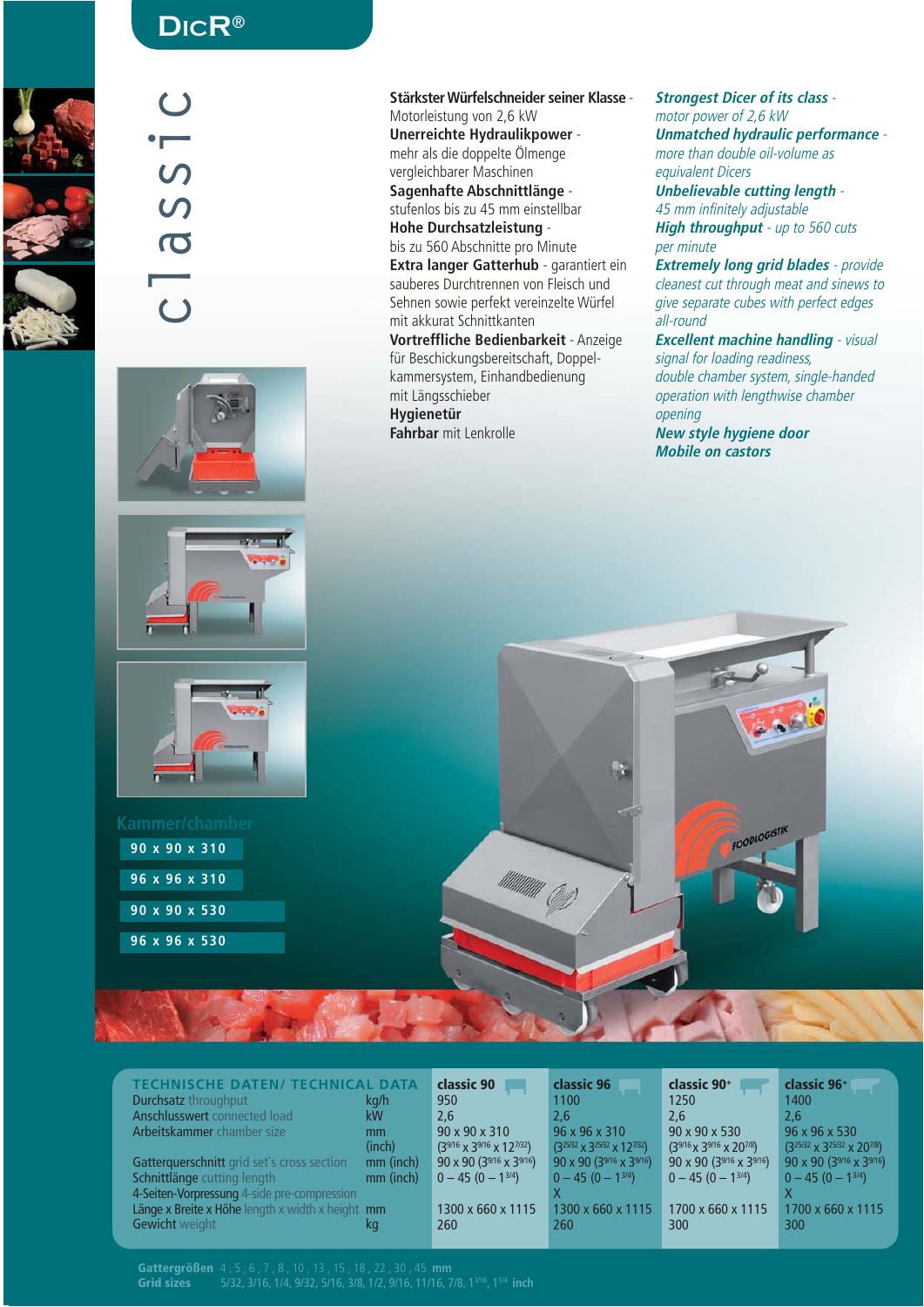#### **DICR**®







# **105 x 105 x 370 112 x 112 x 370 105 x 105 x 530 112 x 112 x 530**

#### **Beeindruckende Schneidleistung** -

konstant hohe Schneidegeschwindigkeit bis 45 mm Abschnittlänge für alle Produkte

**Kräfteschonendes Beladen** über integrierten Lift für E-Behälter

**Flexible und kontinuierliche Produktabfuhr** über Austrageband - Abtransport der geschnittenen Würfel in 200 Liter Wagen oder beliebige andere Behälter

**Imposanter Durchsatz** bis zu 800 Abschnitte pro Minute **Großzügig bemessene Vorfüll- und Arbeitskammer Hoher Hygienestandard** - voll verschweißte Schneidkammer mit

Ablaufschacht **Minimaler Platzbedarf** durch kompaktes Design

**Konstruiert für härteste Belastungen**  massive Edelstahlgatter mit 4-fach-Spannung

**Extra high output** - 45 mm cutting length achievable at maximum blades speed **Effortless loading** with integrated lift

for E-boxes **Flexible and continuous product discharge** - conveyor for 200 litre

trolley or different-sized containers **High cutting performance** - up to 800 cuts per minute

**Large dimensioned filling and processing chamber** 

**Highest hygienic standard** - processing chamber welded completely with drain **Minimum space requirements** due to the compact design

**Designed for hardest workload** solid stainless steel grid sets, fourfold attached



| <b>TECHNISCHE DATEN/ TECHNICAL DATA</b>          |           | comfort 105<br>1600                                                                               | comfort 112<br>1800                            | comfort 105+<br>1900                             | comfort 112+<br>2100                             |
|--------------------------------------------------|-----------|---------------------------------------------------------------------------------------------------|------------------------------------------------|--------------------------------------------------|--------------------------------------------------|
| Durchsatz throughput                             | kg/h      | 4.8                                                                                               | 4.8                                            | $ 4,8\rangle$                                    | 4.8                                              |
| Anschlusswert connected Load                     | kW        | 105 x 105 x 370                                                                                   | 112 x 112 x 370                                | 105 x 105 x 530                                  | $112 \times 112 \times 530$                      |
| Arbeitskammer chamber size                       | mm (inch) | $4^{1/8}$ x 4 <sup>1/8</sup> x 14 <sup>19/32</sup>                                                | $4^{13/32} \times 4^{13/32} \times 14^{19/32}$ | $4^{1/8}$ x 4 <sup>1/8</sup> x 20 <sup>7/8</sup> | 413/32 x 413/32 x 207/8                          |
| Gatterquerschnitt grid set's cross section       | mm (inch) | 105 x 105 (4 <sup>1/8</sup> x 4 <sup>1/8</sup> ) 105 x 105 (4 <sup>1/8</sup> x 4 <sup>1/8</sup> ) |                                                | 105 x 105 (4 $1/8$ x 4 $1/8$ )                   | 105 x 105 (4 <sup>1/8</sup> x 4 <sup>1/8</sup> ) |
| Schnittlänge cutting length                      |           | mm (inch) $0 - 45 (0 - 1^{3/4})$                                                                  | $0 - 45 (0 - 1^{3/4})$                         | $0 - 45 (0 - 1^{3/4})$                           | $0 - 45 (0 - 13/4)$                              |
| 4-Seiten-Vorpressung 4-side pre-compression      |           |                                                                                                   |                                                |                                                  |                                                  |
| Länge x Breite x Höhe length x width x height mm |           |                                                                                                   | 1645 x 1520 x 1050 1645 x 1520 x 1050          | $1920 \times 1520 \times 1050$                   | 1920 x 1520 x 1050                               |
| <b>Gewicht</b> weight                            | kq        | 515                                                                                               | 515                                            | 540                                              | 540                                              |
|                                                  |           |                                                                                                   |                                                |                                                  |                                                  |

Gattergrößen 5 , 6 , 7 , 8 , 10 , 13 , 15 , 18 , 21 , 26, 35 , 52 **mm** Grid sizes 3/16, 1/4, 9/32, 5/16, 3/8, 1/2, 9/16, 11/16, 13/16, 11/32, 13/8, 21/32 **inch**